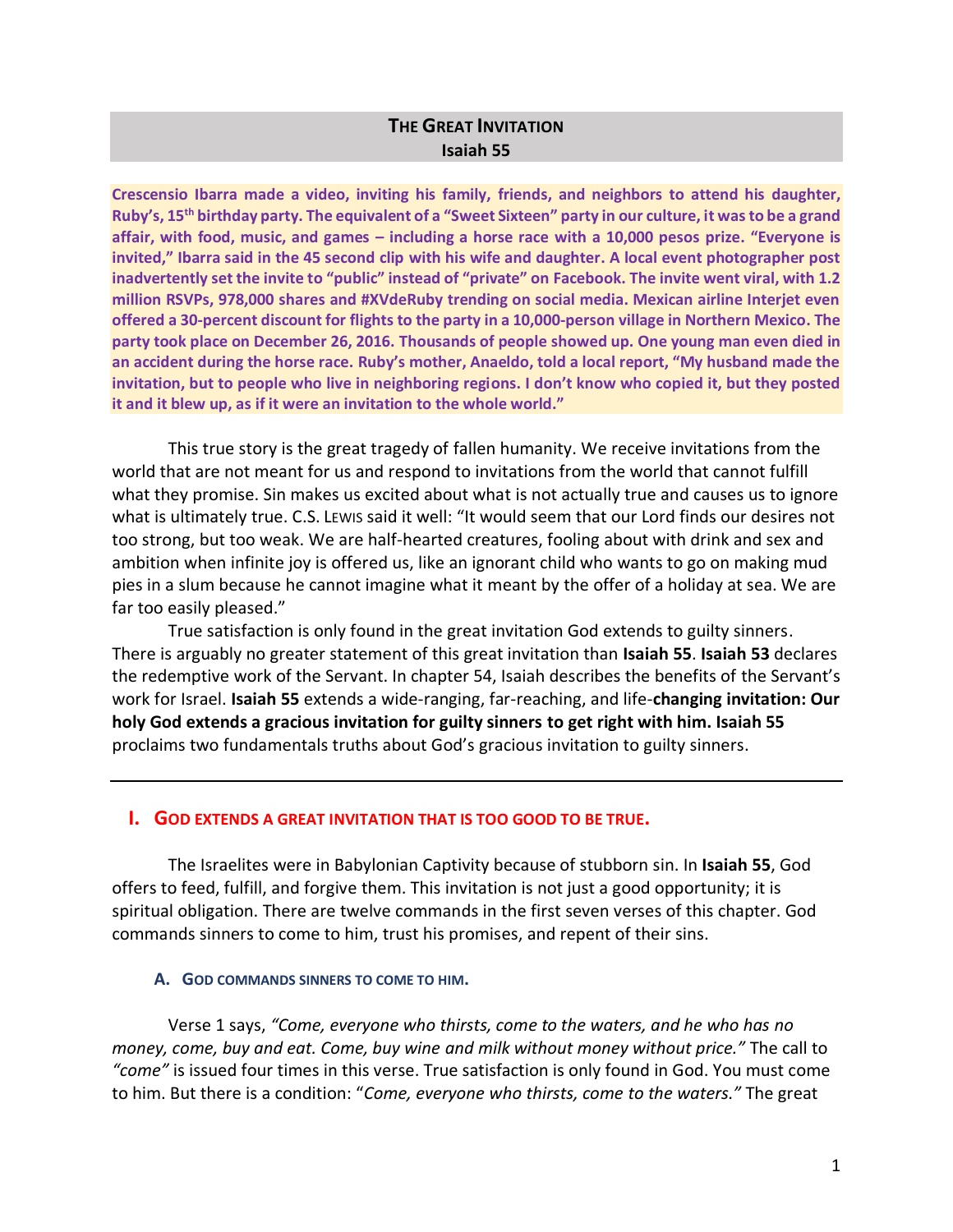invitation is extended to anyone and everyone who acknowledges their spiritual need. Selfsufficiency automatically disqualifies you from spiritual benefits. Only thirsty people can come to the living waters. In **John 7:37**, Jesus cried out, *"If anyone thirsts, let him come to me and drink."* As a merchant on the street, God invites the needy to buy and eat. Unlike the merchant in the streets, God sells his wares to the one who has no money. **Matthew 5:3** says, *"Blessed are the poor in spirit, for theirs is the kingdom of heaven."* Spiritually poor people can buy wine and milk without money and without price because the price has already been paid. Lawrence Richards wrote: "It costs us nothing. It cost Christ everything."

Verse 2 asks, *"Why do you spend your money for that which is not bread, and your labor for that which does not satisfy?"* Not only does sin rob us of spiritual resources, it also robs us of spiritual discernment. The rich live by their *money*. The poor live by their *labor*. Both are wasted by the life of sin. We spend our money on what sin offers, but it is not bread. We labor for what sin promises, but it does not satisfy. Verse 2 asks, *"Why?"* In **Matthew 19:26**, Jesus asks: *"For what will it profit a man if he gains the whole world and forfeits his soul? Or what shall a man give in return for his soul?"* Do not waste your life on that which does not save, cannot satisfy, and will not last. Verse 2 says, *"Listen to me, and eat what is good, and delight yourselves in rich food."* You must hear, trust, and obey the word of God to receive the rich handout of amazing grace. In **John 5:24**, Jesus says, *"Truly, truly, I say to you, whoever hears my word and believes him who sent me has eternal life. He does not come into judgment, but has passed from death to life."* 

#### **B. GOD COMMANDS SINNERS TO TRUST HIS PROMISES.**

Verse 3 commands: *"Incline your ear, and come to me; hear, that your soul may live, and I will make with you an everlasting covenant, my steadfast, sure love for David."* The needy sinner is invited to come to God. But sinners cannot come if they do not *hear* the great invitation. The soul that hears and comes to God will experience new, abundant, and eternal life. The great invitation is a lifetime guarantee. God says it is *"an everlasting covenant, my steadfast, sure love for David."* God's covenant with his people is based on his divine love, not human accomplishment. It is modeled after God's loyal love for David. It is the covenant God made with David of a permanent throne and lasting dynasty in **2 Samuel 7:12-16**. Verse 4 says, *"Behold I made him a witness to the peoples, a leader and commander for the peoples."* In a real sense, this verse is about David and his royal line. Ultimately, it is about the Messiah-King – the Lord Jesus Christ. In **Acts 13:34**, Paul declared, *"And as for the fact that he raised him from the dead, no more to return to corruption, he has spoken this way, 'I will give you the holy and sure blessings of David."*

The great invitation is fulfilled in the Lord Jesus Christ. **John 14:6** says, *"I am the way, the truth, and the life. No one comes to the Father except through me."* Sinners can only come to God through faith in Jesus Christ. Verse 5 says, *"Behold, you shall call a nation that you do not know, and a nation that did not know you shall run to you, because of the Lord your God, and of the Holy One of Israel."* Here the Lord directly addresses the Messiah-Servant, the Lord Jesus Christ. He promises that the reign of the anointed King will not be limited to Israel. It will expand to all the nations of the world. This is THE GREAT COMMISSION of the Lord Jesus Christ in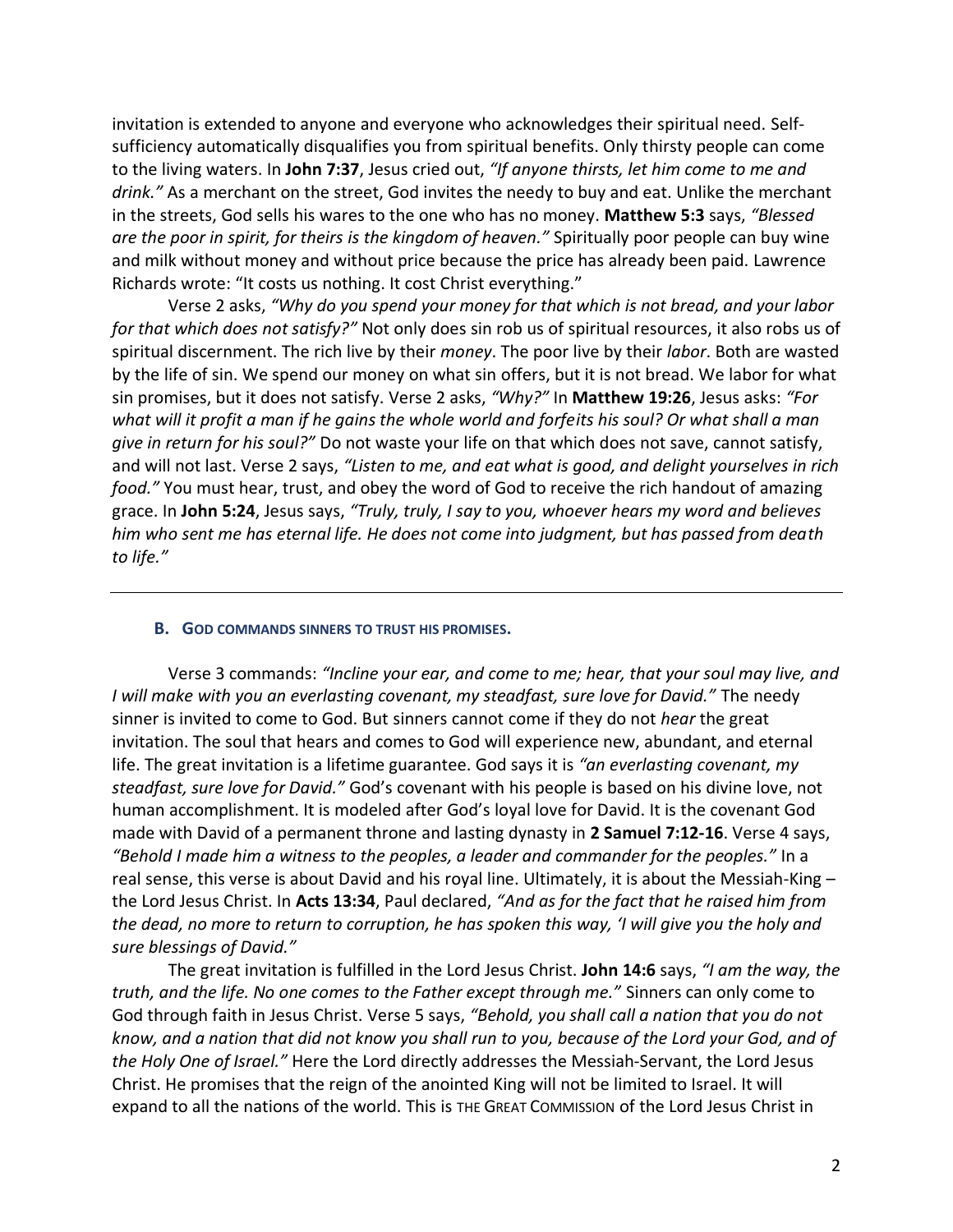**Matthew 28:18-20**: *"All authority in heaven and on earth has been given to me. Go therefore and make disciples of all nations, baptizing them in the name of the Father and of the Son and of the Holy Spirit, teaching them to observe all that I have commanded you. And behold, I am with you always, to the end of the age."*

### **C. GOD COMMANDS SINNERS TO REPENT OF SIN.**

The great invitation is extended to all who come. But you must come on God's terms. Sinners must repent immediately and completely.

**Repent immediately!** Verse 6 says, *"Seek the Lord while he may be found; call upon him while he is near."* To *seek* the Lord is to *call* upon him. Sinners must seek the Lord while he may be found and call upon him while he is near. There is a time when God may be found and a time when God may not be found. *When is God not near enough to be found?* I don't know. And I don't want to know. Neither do you. God is sovereign. Life is short. Death is sure. Hell is hot. Eternity is long. No one has time to waste. The great invitation is a limited time offer. The benefits last forever. The offer does not. Get right with God while you still have a chance. **Psalm 32:6** says: *"Therefore let everyone who is godly offer prayer to you at a time when you may be found; surely in the rush of great waters, they shall not reach him."*

**REPENT COMPLETELY!** Repentance is more than regret or remorse. It is not being sorry for your sins. It is being sorry enough to quit. Repentance is a change of mind that results in a change of behavior. Verse 7 says, *"Let the wicked forsake his way, and the unrighteous man his thoughts; let him return to the Lord, that he may have compassion on him and to our God, for he will abundantly pardon."* The wicked must forsake his way. The unrighteous must forsake his thoughts. Once sin is left behind, sinners must come back to God. You do not have to wonder how God will respond to the returning sinner. God will have *compassion* on him and will *abundantly pardon*. **Isaiah 55:7** confirms **Isaiah 1:18**: *"Come now, let us reason together, says the Lord: though your sins are like scarlet, they shall be as white as snow; though they are red like crimson, they shall become like wool."*

# **II. GOD EXTENDS A GREAT INVITATION THAT IS TOO GOOD** *NOT* **TO BE TRUE.**

It is often said that if something is too good to be true, it probably is. This is the skeptical perspective of the world. The world has every right to think and feel that way. The world is filled with bait-and-switch invitations. But **Romans 3:4** says: *"Let God be true though every one were a liar."* God extends a great invitation that is too good *not* to be true. Ray C. Ortlund Jr. wrote: "The gospel is not a little psychological uplift; it's tomorrow's world headlines today." Verses 8-13 give three reasons to trust the great invitation.

# **A. TRUST THE GREAT INVITATION BECAUSE OF HOW GOD THINKS.**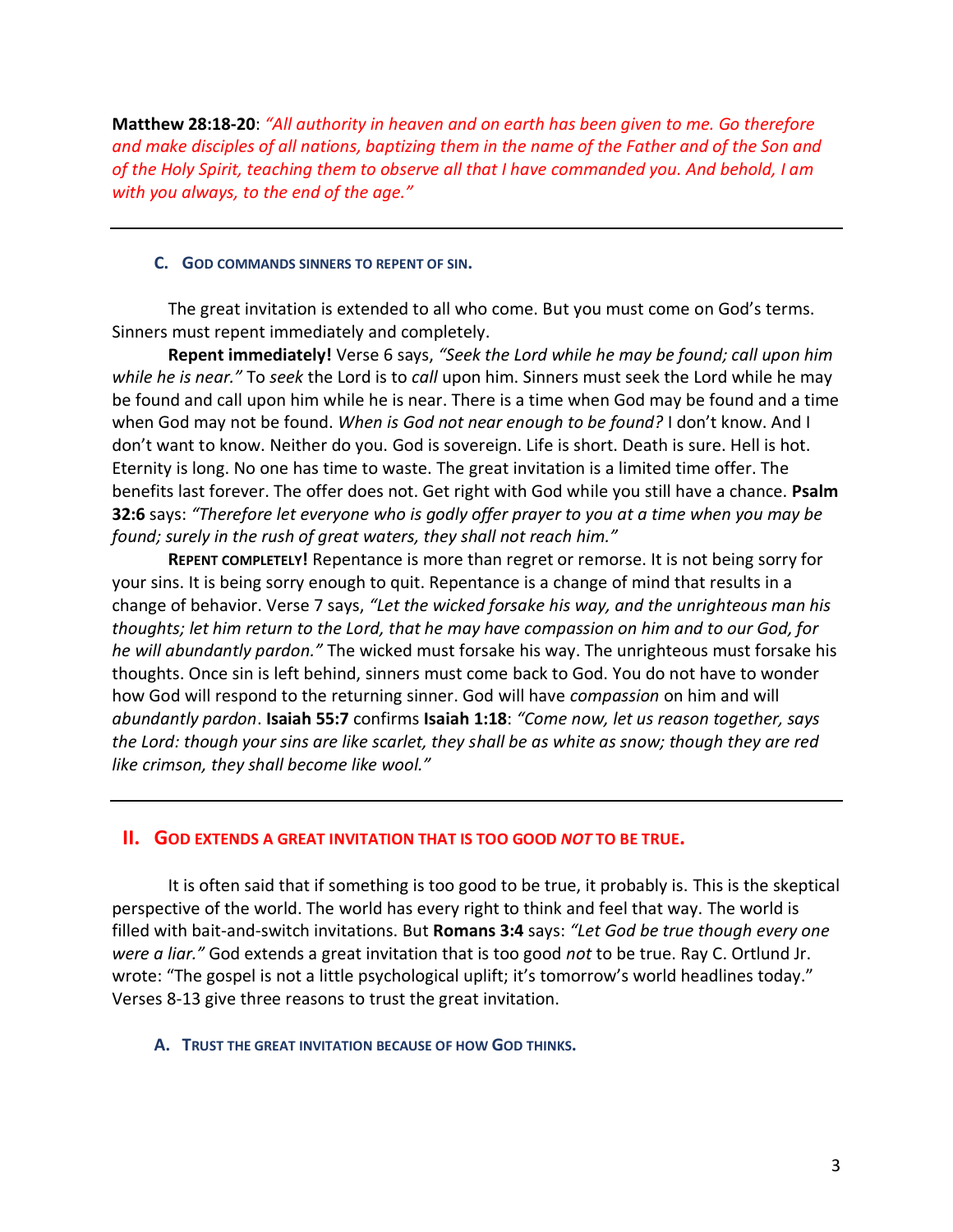Verse 7 says if the wicked will forsake his ways and the unrighteous man his thoughts, the Lord will have compassion and will abundantly pardon. This seems to be a promise that is too good to be true. But we must not confuse our thoughts and ways with God's. Verses 8-9 says, *"For my thoughts are not your thoughts, neither are your ways my ways, declares the Lord. For as the heavens are higher than the earth. So are my ways higher than your ways and my thoughts than your thoughts."*

God's thoughts and ways are different than ours. John N. Oswalt wrote: "Our understanding is not the measure of what God can do." I would often sit with my father as a boy. As he would teach me, I would respond, "Wow, dad, I didn't' know that!" He would occasionally say, "Son, there's enough you don't know to start a whole new world." This is true of all of us. **Proverbs 3:5** admonishes, *"Trust in the Lord with all your heart, and do not lean on your own understanding."* God's thoughts and ways are different than ours. Moreover, God's thoughts and ways are higher than ours. *How high?* Verse 9 says, *"As the heavens are higher than the earth."* God is transcendent. His thoughts and ways are infinitely higher than ours. **Ephesians 3:20** declares, *"Now to him who is able to do far more abundantly than all that we ask or think."* The gospel immeasurably surpasses anything we would think or do. **Romans 5:**7 says, *"For one will scarcely die for a righteous person – though perhaps for a good person one would dare even to die – but God shows his love for us in that while we were still sinners, Christ died for us."* We have no right or reason to second-guess a God like this. We should trust him, obey him, and praise him. **Psalm 145:3** says, *"Great is the Lord, and greatly to be praised, and his greatness is unsearchable."*

#### **B. ACCEPT THE GREAT INVITATION BECAUSE OF HOW GOD SPEAKS.**

God's thoughts and ways are absolutely different and infinitely higher than ours. *How can we know God's thoughts or understand God's ways?* Verses 10-11 answers: "*For as the rain and the snow come down from heaven and do not return there but water the earth, making it bring forth and sprout, giving seed to the sower and bread to the eater, so shall my word be that goes out from my mouth, it shall not return to me empty, but it shall accomplish that which I purpose, and shall succeed in the thing for which I sent it."* 

God uses storms to accomplish his agenda. Rain and snow do not fall from heaven and evaporate. Precipitation from heaven produces transformation on earth. It waters the earth. It makes the earth bring forth and sprout. It gives seed to the sower and bread to the eater. The God who uses storms to accomplish his agenda, sends scripture to accomplish his agenda. Verse 11 calls it *"my word"* that comes from *"my mouth."* **2 Timothy 3:16-17** says, *"All Scripture is breathed out by God and profitable for teaching, for reproof, for correction, and for training in righteousness, that the man of God may be complete, equipped for every good work."* The Bible is not man's thoughts about God. It is God's self-revelation to man. The nature, character, and authority of scripture are inexorably rooted in the nature, character, and authority of God. God's word will never return to him empty. God's word will accomplish its divine purpose. God's word will succeed in the thing for which it is sent. **Isaiah 40:8** declares, *"The grass withers, the flower fades, but the word of our God will stand forever."*